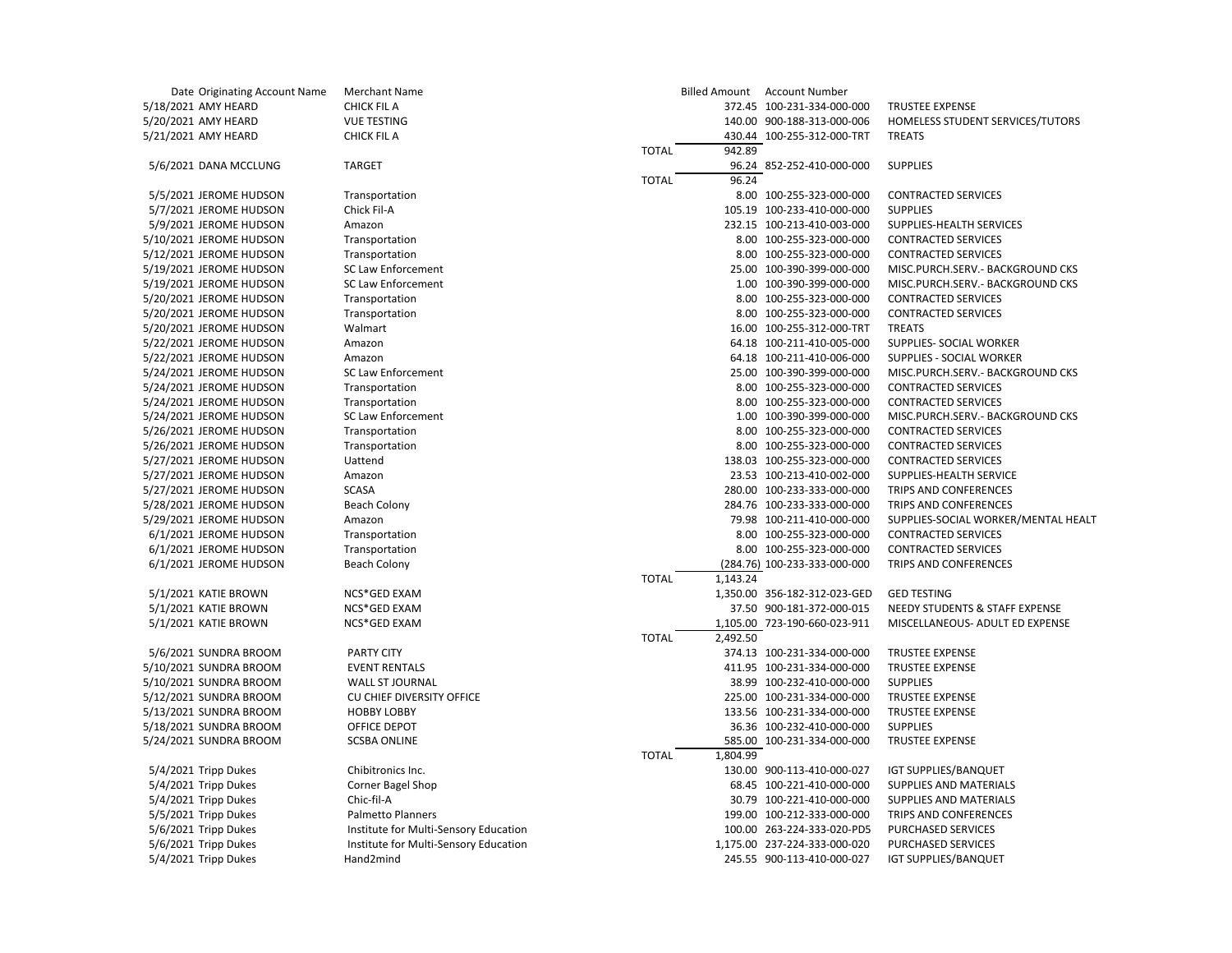5/8/2021 Tripp Dukes The Teacher Store (Scholastic) 308.80 264-171-410-000-000 SUMMER PRG SUPPLIES(GR.K-8) 5/9/2021 Tripp Dukes Dollar Tree 31.79 264-162-410-000-000 SUPPLIES 5/9/2021 Tripp Dukes Dollar Tree 105.97 264-162-410-000-000 SUPPLIES 5/13/2021 Tripp Dukes Amazon 27.76 203-161-410-011-SUP SUPPLIES 5/20/2021 Tripp Dukes Ennopro Group Limited 733.00 883-223-410-000-000 SUPPLIES 5/25/2021 Tripp Dukes Target 42.46 357-171-410-000-000 SUPPLIES 5/25/2020 Tripp Dukes ADOBE 14.99 100-221-312-000-000 PURCHASED SERVICES 5/26/2021 Tripp Dukes 24HourWristbands 491.17 357-171-410-000-000 SUPPLIES 5/26/2021 Tripp Dukes PlasticPellets4Fun 86.00 203-161-410-000-SUP SUPPLEMENTAL SUPPLIES 5/26/2021 Tripp Dukes ETS (Digital River) 31.92 203-161-410-000-SUP SUPPLEMENTAL SUPPLIES 5/26/2021 Tripp Dukes Party City 157.31 326-111-410-000-000 SCIENCE KITS SUPPLIES 6/1/2021 Tripp Dukes Institute for Multi-Sensory Education 1,275.00 263-224-312-014-PD5 PURCHASED SERVICES 6/2/2021 Tripp Dukes Institute for Multi-Sensory Education 2,550.00 263-224-312-016-PD5 PURCHASED SERVICES TOTAL 7,804.96 5/3/2021 WESS GRANT Amazon 213.99 100-266-314-000-000 REPAIRS TO EQUIPMENT 5/4/2021 WESS GRANT Amazon 256.38 100-266-314-000-000 REPAIRS TO EQUIPMENT 5/6/2021 WESS GRANT Amazon 8.55 100-266-314-000-000 REPAIRS TO EQUIPMENT 5/8/2021 WESS GRANT Amazon 73.81 100-266-314-000-000 REPAIRS TO EQUIPMENT 5/9/2021 WESS GRANT Amazon 171.10 100-266-312-000-000 PURCHASED SERVICES 5/11/2021 WESS GRANT SLED 25.00 100-254-312-000-SLD SLED CHECKS 5/11/2021 WESS GRANT SLED Service Fee 1.00 100-254-312-000-SLD SLED CHECKS 5/14/2021 WESS GRANT SLED 25.00 100-254-312-000-SLD SLED CHECKS 5/14/2021 WESS GRANT SLED Service Fee 1.00 100-254-312-000-SLD SLED CHECKS 5/15/2021 WESS GRANT Amazon 51.96 100-254-410-000-000 CUSTODIAL SUPPLIES 5/15/2021 WESS GRANT Amazon 67.41 100-266-314-000-000 REPAIRS TO EQUIPMENT 5/18/2021 WESS GRANT Monster Worldwide, Inc 405.00 100-266-410-000-000 SUPPLIES 5/20/2021 WESS GRANT Amazon 53.93 100-266-410-000-000 SUPPLIES 5/20/2021 WESS GRANT Amazon 47.03 100-266-314-000-000 REPAIRS TO EQUIPMENT 5/20/2021 WESS GRANT Adorama.com 853.86 100-266-314-000-000 REPAIRS TO EQUIPMENT 5/21/2021 WESS GRANT SLED 25.00 100-254-312-000-SLD SLED CHECKS 5/21/2021 WESS GRANT SLED Service Fee 1.00 100-254-312-000-SLD SLED CHECKS 5/21/2021 WESS GRANT Amazon 116.80 100-266-314-000-000 REPAIRS TO EQUIPMENT 5/22/2021 WESS GRANT Amazon 630.12 860-266-345-000-000 TECHNOLOGY PURCHASED SERV 5/23/2021 WESS GRANT Amazon 89.48 100-266-410-000-000 SUPPLIES 5/23/2021 WESS GRANT Amazon 139.85 100-266-314-000-000 REPAIRS TO EQUIPMENT 5/24/2021 WESS GRANT Amazon 941.54 100-113-410-005-000 SUPPLIES 5/24/2021 WESS GRANT Amazon 53.98 100-254-410-000-000 CUSTODIAL SUPPLIES 5/27/2021 WESS GRANT ACCESS/MCP INMATE PACK - FRAUD CHARGES 103.70 100-254-410-000-OPS SUPPLIES-OPERATIONS 5/27/2021 WESS GRANT ACCESS/MCP INMATE PACK - FRAUD CHARGES 86.63 100-254-410-000-OPS SUPPLIES-OPERATIONS 5/27/2021 WESS GRANT SL.NORD VPNCOM - FRAUD CHARGES 12.79 100-254-410-000-OPS SUPPLIES-OPERATIONS 6/2/2021 WESS GRANT Amazon 128.94 100-254-410-000-000 CUSTODIAL SUPPLIES 6/2/2021 WESS GRANT SLED 25.00 100-254-312-000-SLD SLED CHECKS 6/2/2021 WESS GRANT SLED Service Fee 1.00 100-254-312-000-SLD SLED CHECKS 6/3/2021 WESS GRANT Amazon 73.54 100-254-410-000-000 CUSTODIAL SUPPLIES TOTAL 4,684.39 05/12/2021 MIKE MAHAFFEY SLED BACKGROUND CHECK EGOV.COM SC 25.00 100-390-399-000-000 MISC.PURCH.SERV.- BACKGROUND CKS 05/12/2021 MIKE MAHAFFEY SERVICE FEE\*SCI-SCGOV EGOV.COM SC 1.00 100-390-399-000-000 MISC.PURCH.SERV.- BACKGROUND CKS 05/16/2021 MIKE MAHAFFEY OFFICE DEPOT #1214 800-463-3768 GA 96.29 100-264-410-000-000 SUPPLIES 05/27/2021 MIKE MAHAFFEY SLED BACKGROUND CHECK EGOV.COM SC 25.00 100-390-399-000-000 MISC.PURCH.SERV.- BACKGROUND CKS 05/27/2021 MIKE MAHAFFEY SERVICE FEE\*SCI-SCGOV EGOV.COM SC 1.00 100-390-399-000-000 MISC.PURCH.SERV.- BACKGROUND CKS 05/30/2021 MIKE MAHAFFEY OFFICE DEPOT #379 ANDERSEN SC 23.53 100-264-410-000-000 SUPPLIES 05/30/2021 MIKE MAHAFFEY BOOKSHOP.ORG BOOKSHOP.ORG NY 1,791.46 802-112-410-009-001 BOOK STUDY SUPPLIES 05/30/2021 MIKE MAHAFFEY AMZN Mktp US\*2R0O44DD0 Amzn.com/billWA 171.18 802-112-410-000-003 1ST YEAR TEACHER SUPPLIES